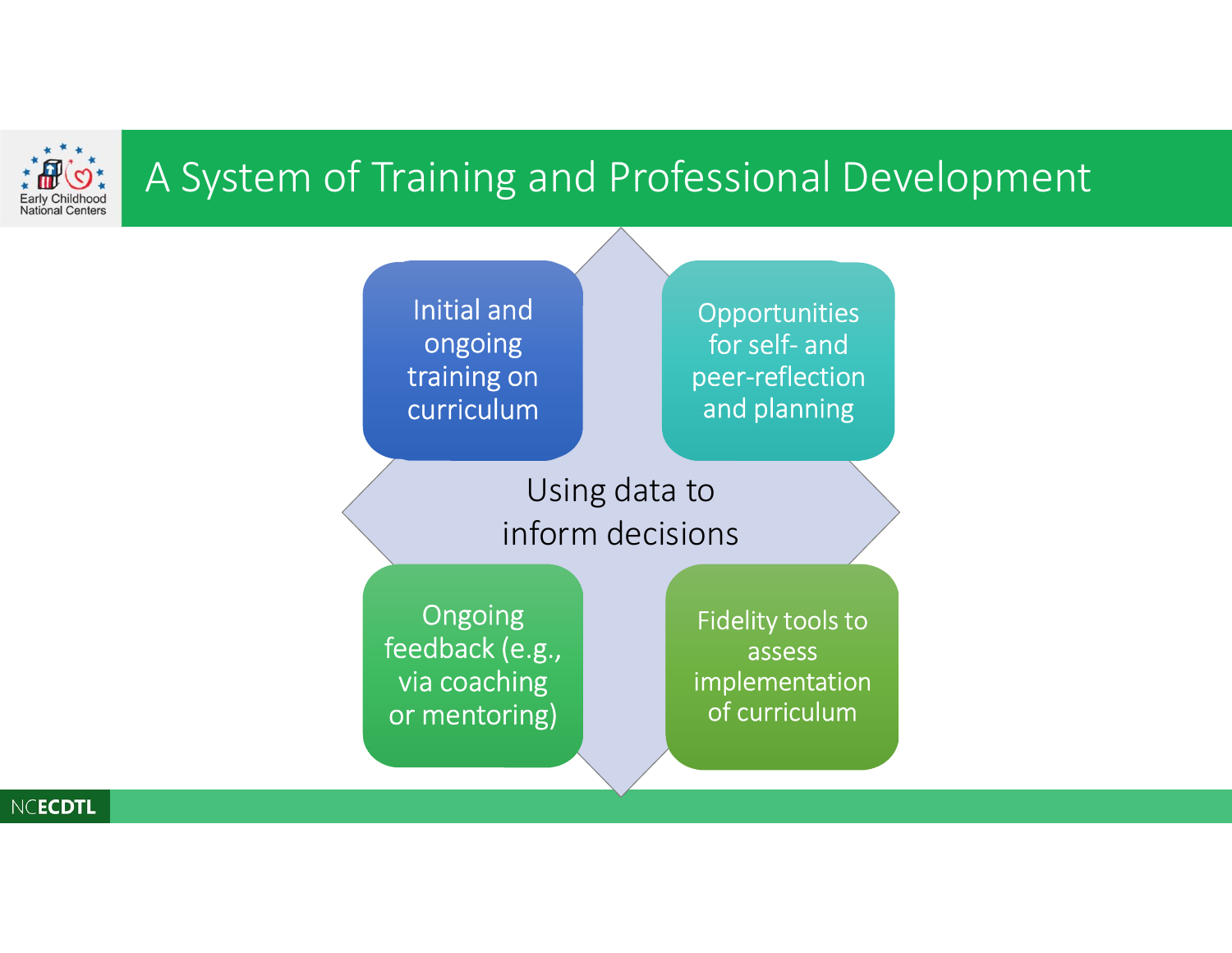

# Initial and Ongoing Training



Standardized training procedures may include:

- Training offered by the curriculum developer or other qualified trainer.
- Training materials to be used by supervisors and coaches.

NCECDTL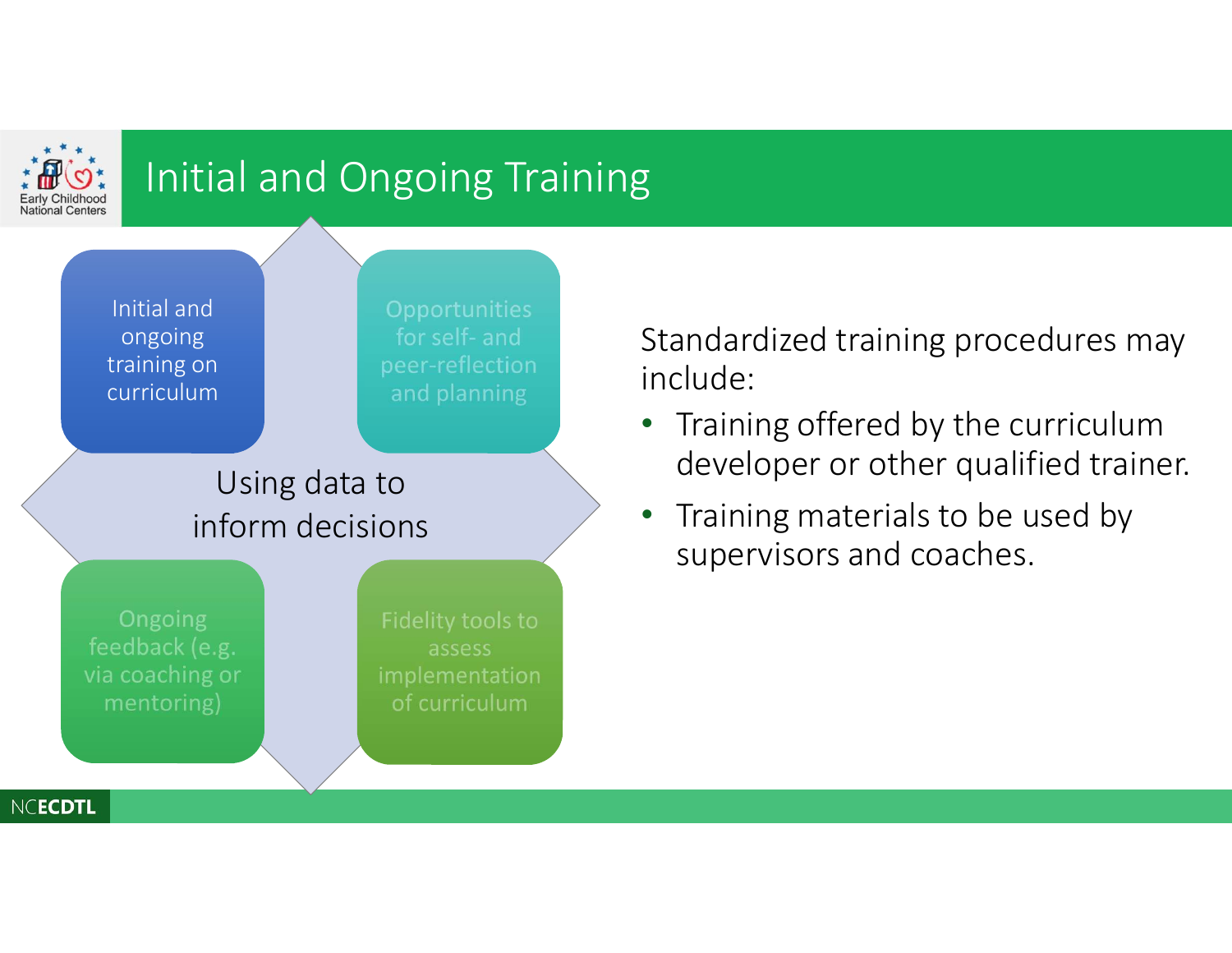

## Opportunities for Reflection and Planning



Explore and reflect on the ways a curriculum:

- Describes its approach.
- Addresses learning domains.
- Defines learning goals.
- Supports planning learning activities with families.
- Provides guidance on supporting culturally and linguistically diverse learners.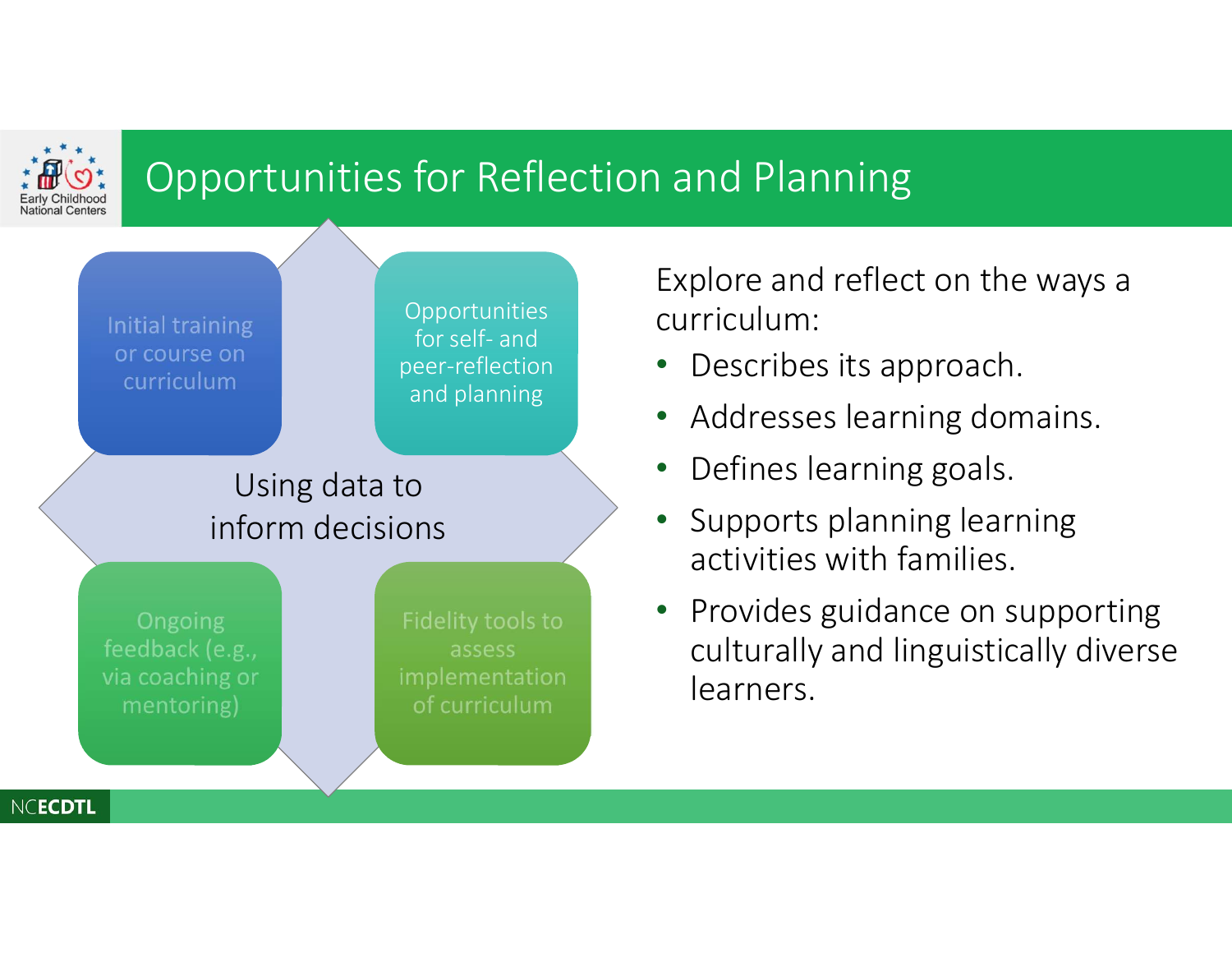

# Ongoing Feedback



Home visitors receive ongoing feedback on their use of the curriculum.

Ongoing coaching or mentoring can support staff to:

- Implement key components of the curriculum with fidelity.
- Individualize to meet the needs of all children and families.
- Implement home visiting practices from the curriculum.